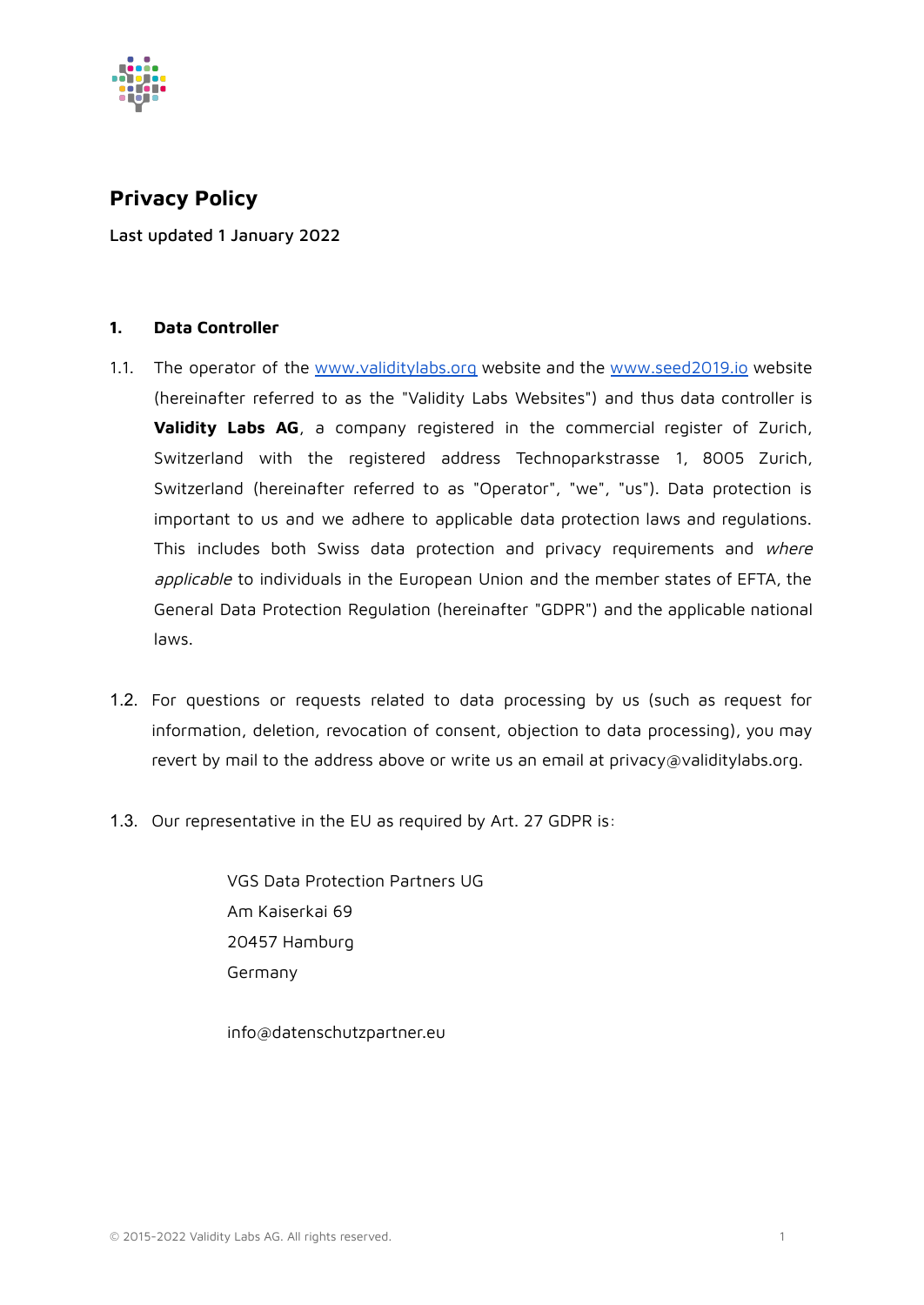

- 1.4. This Privacy Policy explains the processing of personal data by Operator and explains in particular which personal data of the Validity Labs Websites' visitor (hereinafter referred to as "User") is controlled or processed by the Operator, and/or other third parties, and for which purposes this data is processed and the legal basis therefore. It also describes how collected personal data can be checked, corrected or deleted.
- 1.5. This Privacy Policy does not extend to any external links that lead to services or websites of third parties, including those outlined in Section 4.4 below, or any social media websites (such as Facebook, Twitter, Medium etc. which may be linked to from the Validity Labs Websites). These third party websites and services are subject to the terms and conditions and the privacy policy of the respective provider.
- 1.6. This Privacy Policy is an integral part of the Terms and Conditions (see website footer) for using the Validity Labs Websites and should be read in conjunction with the Terms & Conditions which govern the contractual relationship between the User and Operator.

# **2. Acceptance of the Privacy Policy**

2.1. In relation to any personal data provided by the User, by clicking on the "I agree to the Terms and Conditions and Privacy Policy" field(s), the User agrees to this Privacy Policy.

# **3. Personal Data**

3.1 Operator respects the privacy of the User and will not collect any personal data (such as name, address, phone number, e-mail address, IP address, device type etc.) unless they are: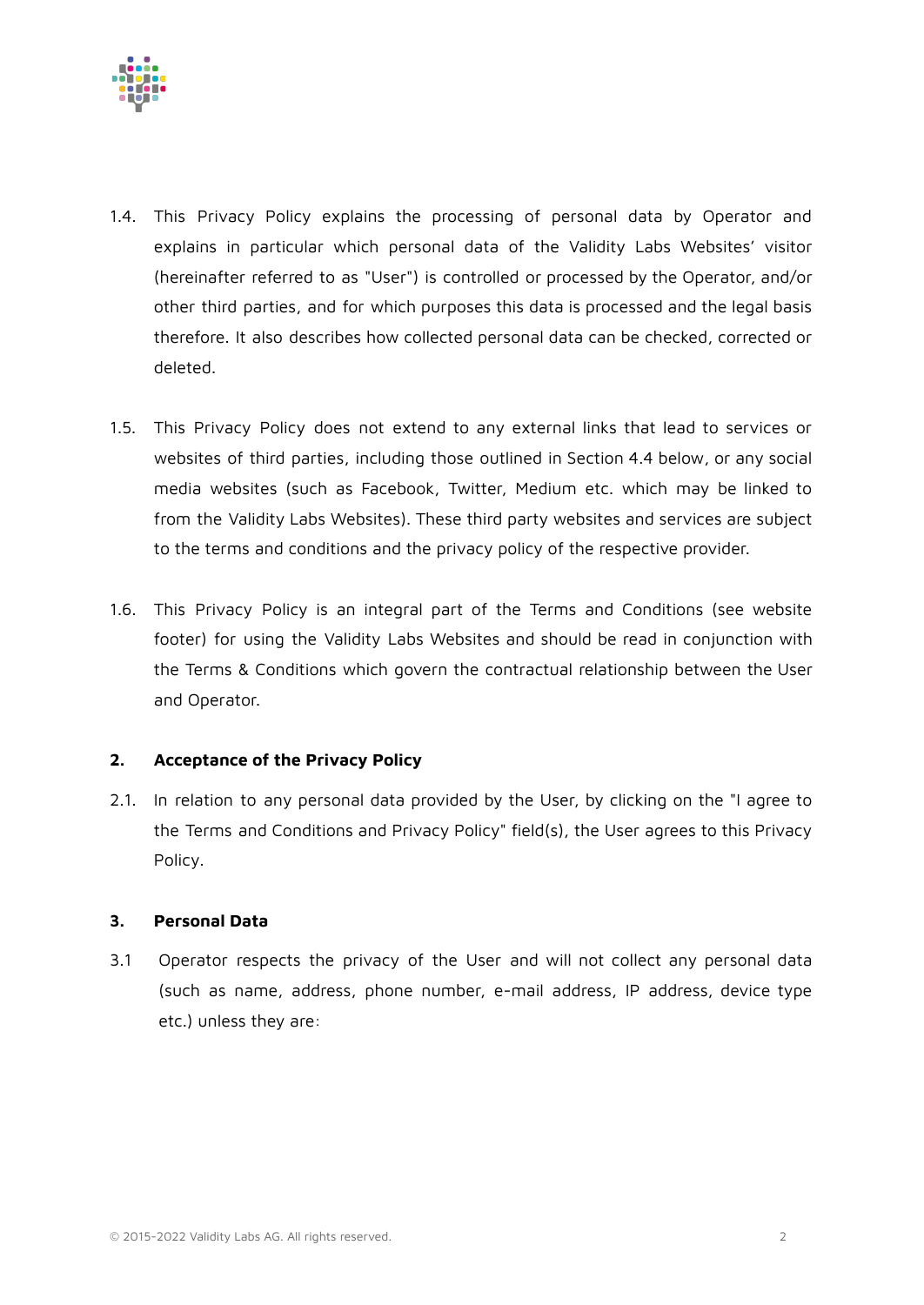

- provided voluntarily by the User, for example through contact forms on the Validity Labs Websites, by phone, by e-mail or by third party service as summarised in Section 4.4 below;
- gathered as a result of checks performed by third parties included in Section 4.4 below based on the personal data provided by the User; or
- automatically collected by cookies.

# **4. Use of personal data**

- 4.1. Data transmitted by the User to Operator may be used as follows:
	- to create a User account:
	- to provide services or products to you;
	- to respond to your inquiries;
	- to improve our service to you, for example enhancing your website experience through the use of cookies as described in Section 5 below;
	- to fulfil contractual obligations, for example in relation to Operator's products, services, events or training offers;
	- for marketing purposes, in particular to better understand the needs of Users and improve the services of Operator, and to provide Users with information relating to Operator' products, services, events or training offers.
- 4.2. Operator is able to collect, use and process personal data in this way because one or more of the following legal bases exists:
	- User has entered into a contractual relationship with Operator through acceptance of the Validity Labs Websites' Terms and Conditions; and/or
	- Operator has a legal basis or requirement to process your personal data;
	- Operator has a legitimate reason to do so, for example through contract or other relationship; and/or
	- User has given consent to Operator to do so.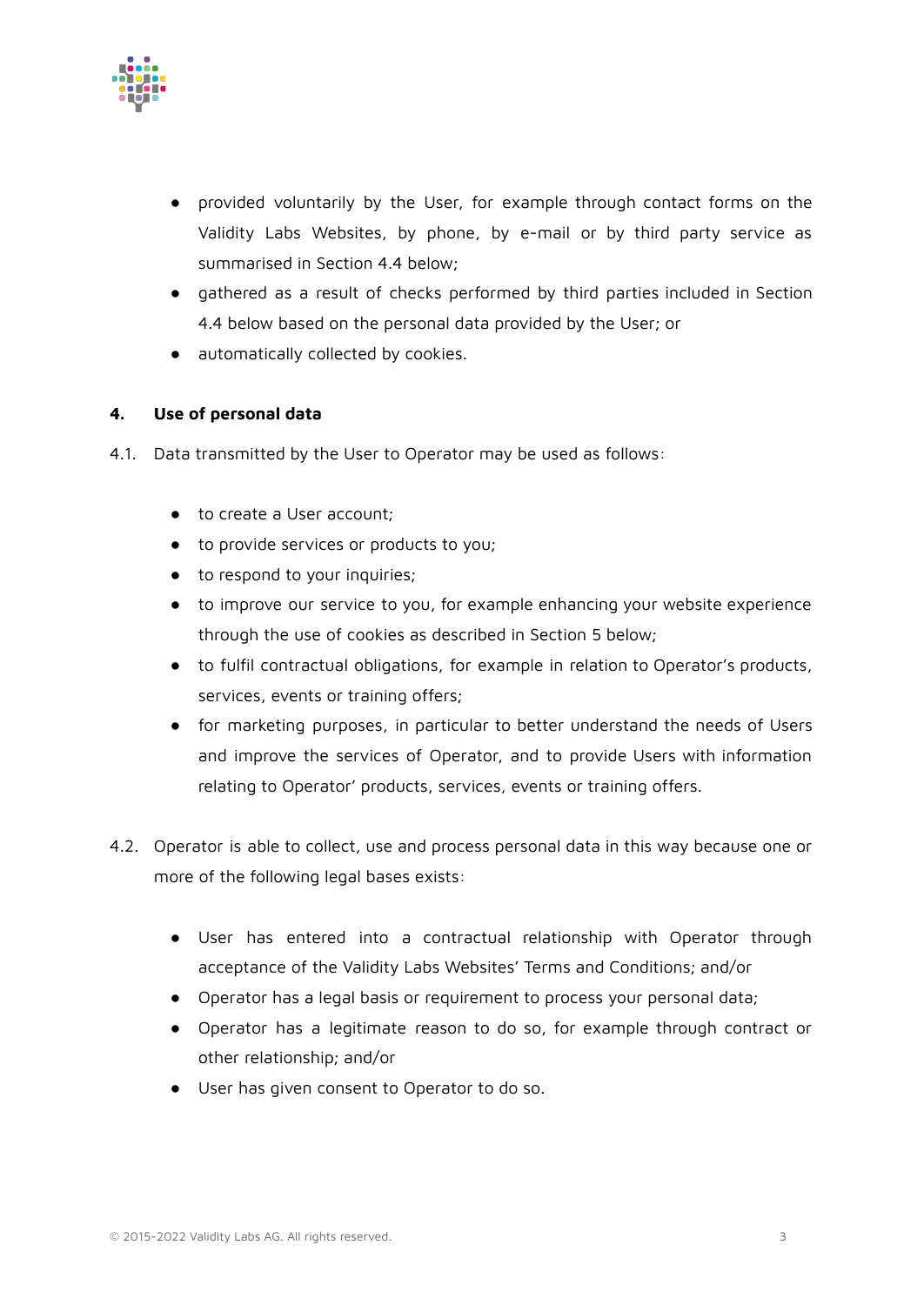

- 4.3. Access to personal data is limited to those employees and third parties who need to know this data. The persons and companies concerned are obliged to maintain confidentiality and comply with applicable data protection laws, including where relevant a data processing agreement. Operator will not sell or otherwise market personal data to third parties.
- 4.4. Your personal data will not be shared with third parties for purposes other than those listed below. We will only pass on your personal data to third parties if:
	- you have given your express consent,
	- the disclosure is necessary to assert, exercise or defend legal claims and there is no reason to assume that you have an overriding interest worthy of protection in the non-disclosure of your data,
	- in the event that a legal obligation exists for the transfer; or
	- this is legally permissible and necessary for the execution of contractual relationships with you.
- 4.5. In particular, we may share personal data with some or all the following organisations where it is required to do so to deliver the uses described in Section 4.1, and appropriate contractual confidentiality and other privacy and data protection requirements are in place:

| Eventbrite | For events and training courses you may be transferred to                                                                                                    |
|------------|--------------------------------------------------------------------------------------------------------------------------------------------------------------|
|            | Eventbrite booking platform to complete your order. This is a third<br>party website with its own privacy policy.<br>Their privacy policy can be found here. |
|            |                                                                                                                                                              |
| MailChimp  | For mailings and subscriptions, Users' personal data such as name<br>and email address, may be processed through the MailChimp email<br>service.             |
|            | Their privacy policy can be found here.                                                                                                                      |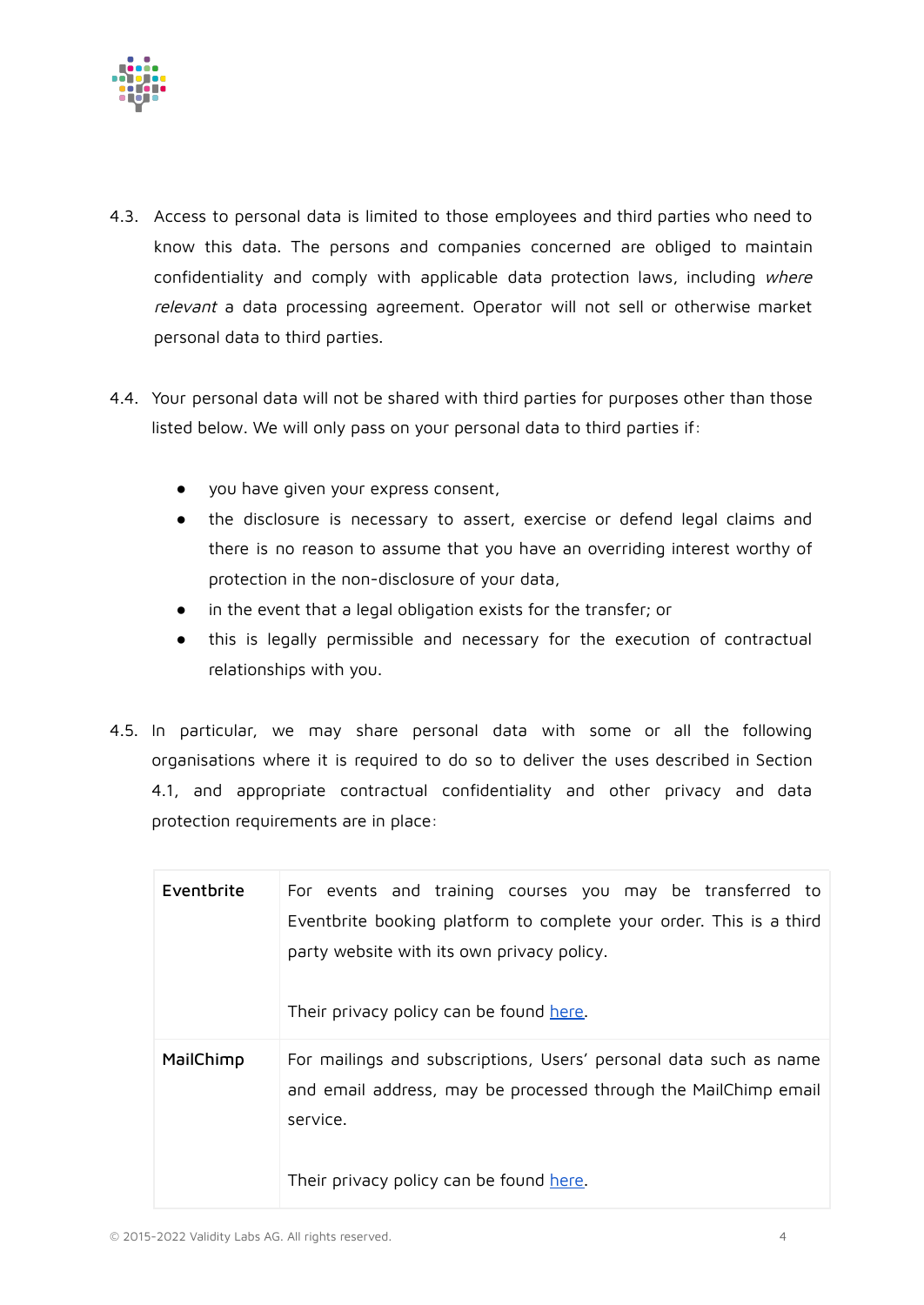

| Google                                                                  | Operator uses Google's G-Suite and its related applications for email<br>and productivity. Operator may also use Google Forms for Users to<br>enter information and personal data. Users' personal data, such as<br>name and email address, may therefore be shared with Google.<br>As noted in Section 7 Operator uses Google Analytics in relation to<br>Cookies described in Section 6 below.<br>Their privacy policy can be found here. |
|-------------------------------------------------------------------------|---------------------------------------------------------------------------------------------------------------------------------------------------------------------------------------------------------------------------------------------------------------------------------------------------------------------------------------------------------------------------------------------------------------------------------------------|
| HubSpot                                                                 | Operator uses Hubspot as a Customer Relationship Management<br>system. Users' data such as name, company, position, phone<br>number, address, e-mail address may therefore be entered into<br>HubSpot's systems.<br>Their privacy policy can be found here.                                                                                                                                                                                 |
| Exoscale                                                                | Operator uses Exoscale as a cloud server and services provider. All<br>data that is processed by Operator may therefore be shared with<br>Excoscale.<br>Their privacy policy can be found here.                                                                                                                                                                                                                                             |
| Event<br>locations,<br>travel<br>providers and<br>catering<br>companies | In relation to events and training courses Operator may share<br>personal data with third party providers of catering, event and travel<br>services that are needed for the delivery of the relevant training or<br>event.<br>In such cases personal data is likely to include, name, e-mail address<br>and phone number.                                                                                                                   |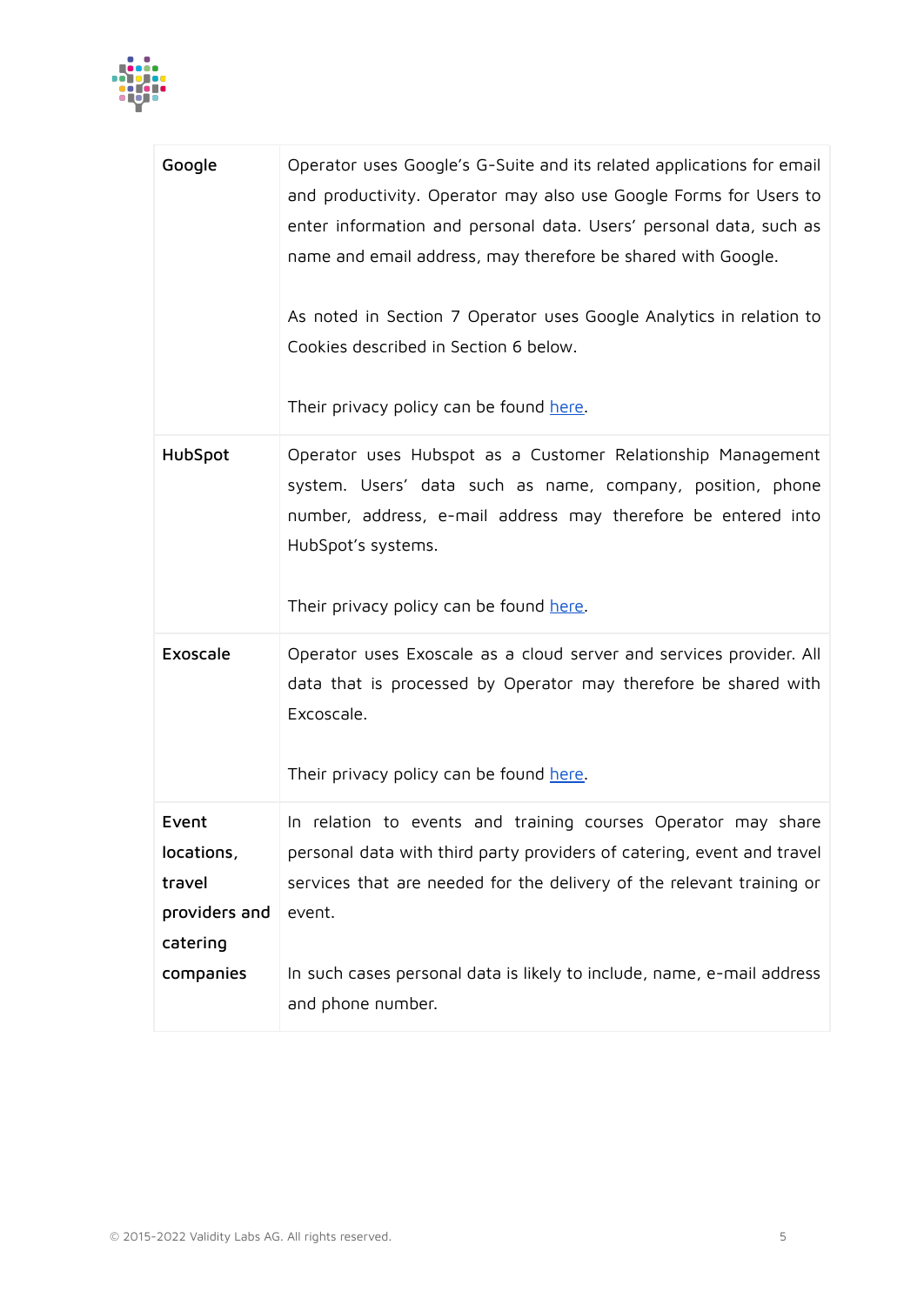

- 4.6 We reserve the right to transfer, store, use and process your data, including any personal information, to countries outside of the European Economic Area ("EEA") including the United States and possibly other countries. By using the Validity Labs Websites, you consent to us transferring your data to these countries. You should note that laws vary from jurisdiction to jurisdiction, and so laws and regulations relating to privacy and data disclosure, applicable to the places where your information is transferred to or stored, used or processed in, may be different from the laws and regulations applicable to your place of residency. We take the legally required safeguards and contractual measures to ensure that any parties we transfer personal data to do so in keeping with the level of data protection and security prescribed by the applicable data protection regulation.
- 4.7 Within the scope of the GDPR, and where GDPR is applicable, the data processing described in this clause 4 is justified in order to provide our contractually agreed services to you pursuant to Art. 6 para. 1 sentence 1 letter b GDPR and to comply with legal obligations to which we are subject pursuant to Art. 6 para. 1 letter c GDPR.

# **5. Retention of Data**

5.1. Operator will retain personal data for as long as it is required to deliver the use described in Section 4.1, or as is required by law or regulation, whichever is the longer.

# **6. Cookies**

6.1. When the User visits the Validity Labs Websites, information can be automatically stored on his or her computer. This is done in the form of so-called "cookies" or a similar file, which helps Operator in various ways, for example, to get to know the preferences of visitors and Users of the Validity Labs Websites and to improve the Validity Labs Websites. For a detailed list of the cookies in use, please visit our Cookie Notice.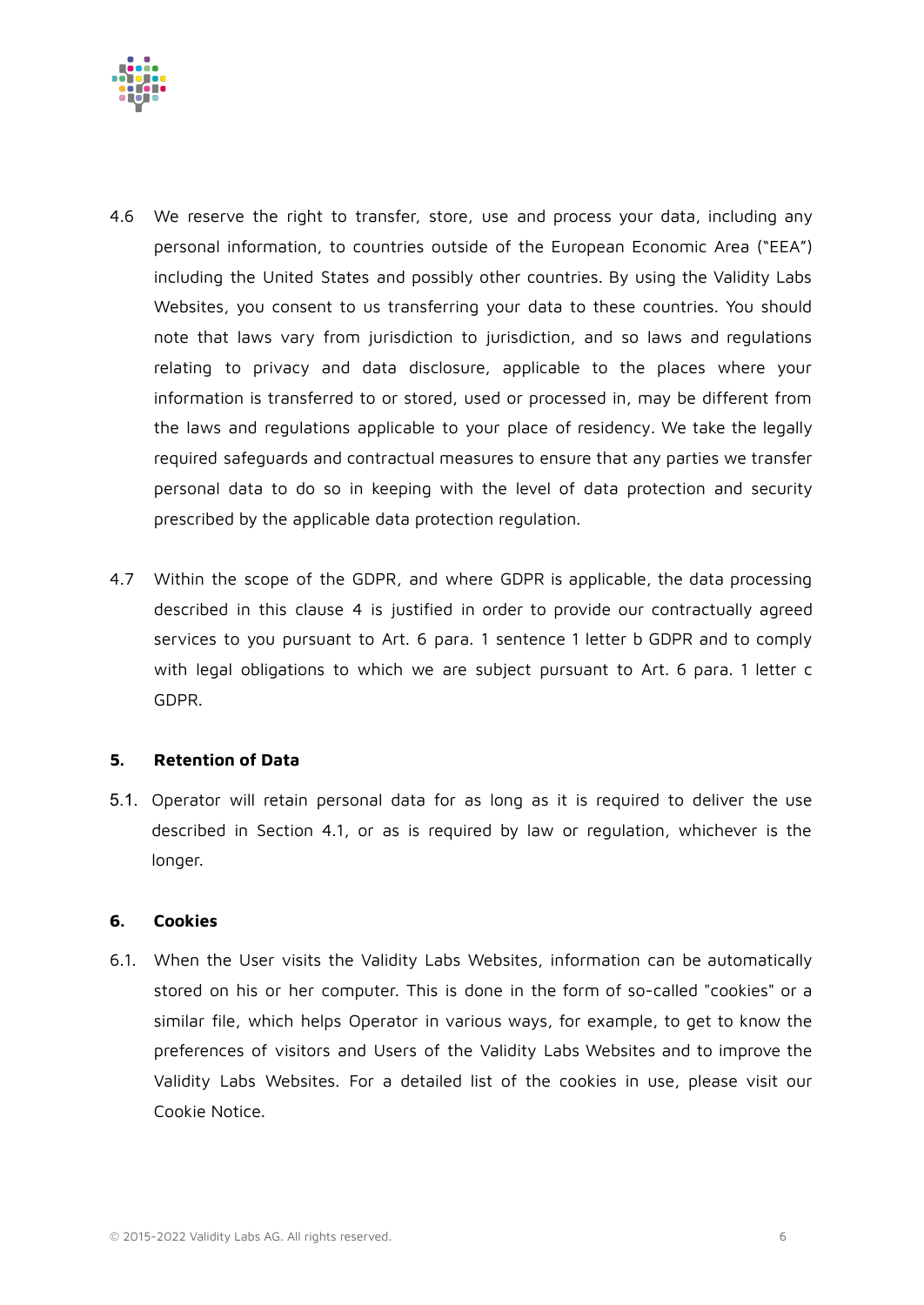

- 6.2. Most browsers allow you to delete cookies, prevent their installation or generate a warning before a cookie is installed. The User can obtain further information on this subject from the relevant browser instructions.
- 6.3. Operator will use automatically stored information exclusively for statistical analysis and in particular will not associate any personal data with the Operator unless necessary.
- 6.4. Within the scope of the GDPR, and where GDPR is applicable, the data processed by cookies for the aforementioned purposes is justified in order to protect our legitimate interests and those of third parties pursuant to Art. 6 para. 1 sentence 1 letter of GDPR.

#### **7. Web analysis services**

7.1. For the evaluation of the use of the Validity Labs Websites Operator uses web analysis services of third parties, to whom personal data can also be transmitted within the framework of the use of these services. Secondly, Operator may use social plug-ins and link icons from different providers on the website, for example Facebook, Twitter, Google+, LinkedIn, YouTube, GitHub etc. which may be accompanied by a data collection by the respective providers.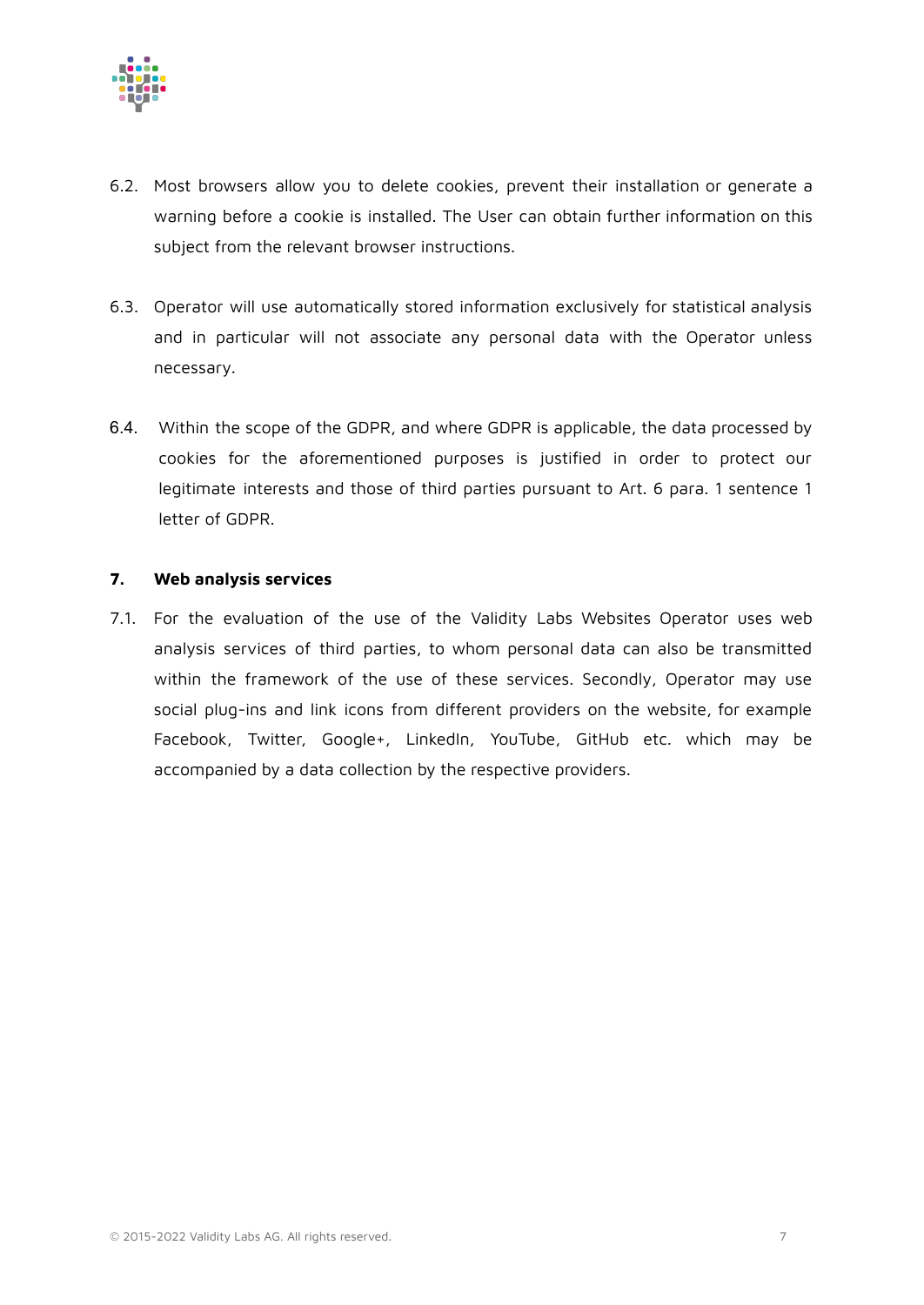

- 7.2. Google Analytics is a web analysis service of Google Inc. (" Google"). Google Analytics uses so-called "cookies", text files that are stored on the User's computer and allow an analysis of the use of the website. The information generated by the cookie about the use of this website (including the IP address of the Users) will be transmitted to a Google server in the USA and stored there. Google will use this information to evaluate the use of the website by Users, to compile reports on website activity for website operators and to provide other services associated with the use of the website and the Internet. Google may also transfer this information to third parties if required by law or if third parties process this data on behalf of Google. Google will in no case associate the IP address of the User with other Google data. Users can prevent the installation of cookies by setting the browser software accordingly; Operator informs Users, however, that in this case not all functions of the Validity Labs Websites can be used to the full extent. By using the Validity Labs Websites, Users agree to the processing of data collected about them by Google in the manner and for the purpose described above.
- 7.3 Within the scope of the GDPR, and where GDPR is applicable, the data processed by web analysis services for the aforementioned purposes is justified in order to protect our legitimate interests and those of third parties pursuant to Art. 6 para. 1 sentence 1 letter of GDPR.

#### **8. Security measures**

- 8.1. We take commercially reasonable technical and organisational precautions to prevent the loss, misuse or alteration of your personal information. Accordingly, we store all the personal information you provide on secure (password- and firewall-protected) servers.
- 8.2. You also acknowledge that no technical and organisational measures can fully eliminate security risks connected with the transmission of information over the Internet. We therefore cannot guarantee the security of data sent over the Internet.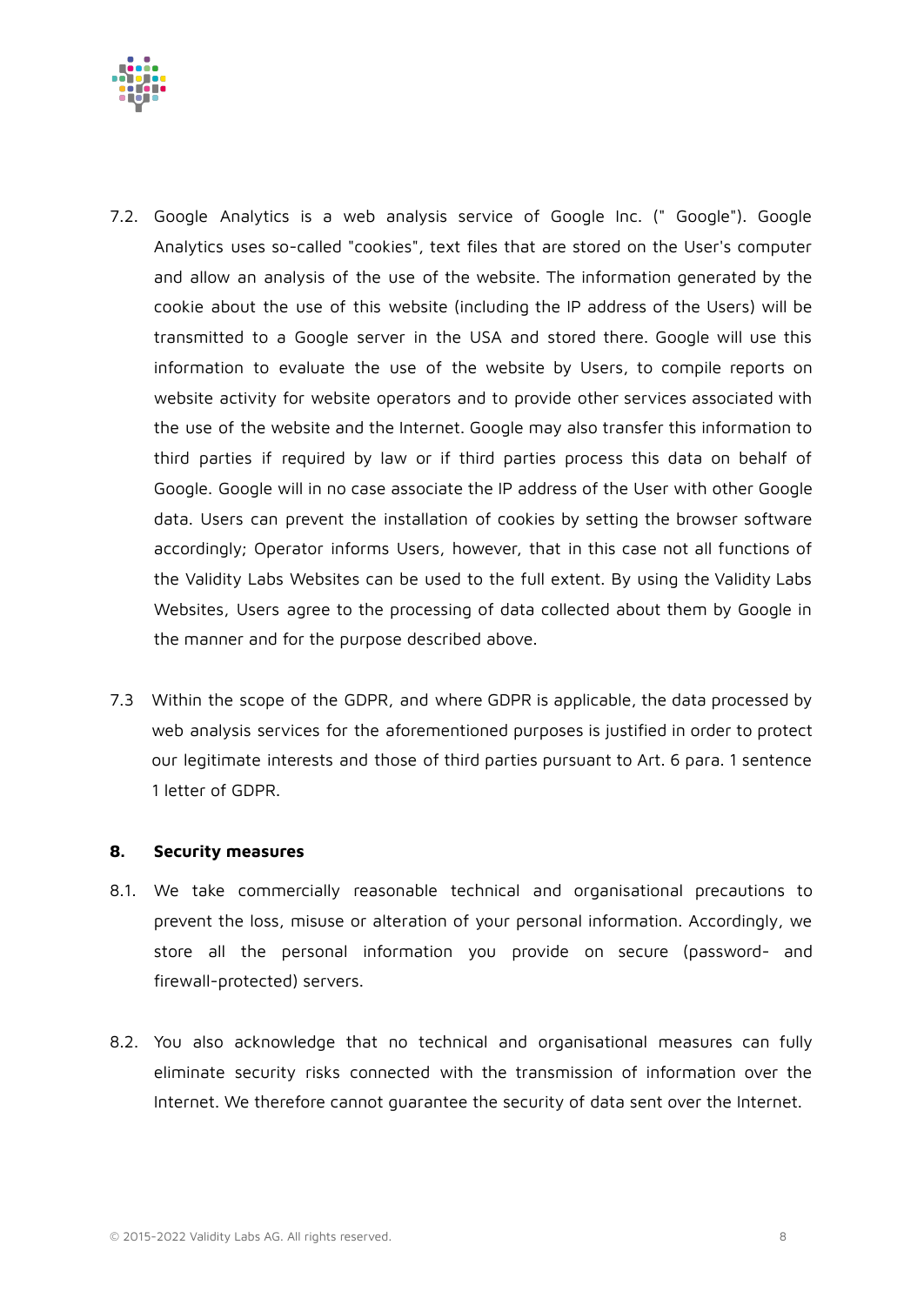

- 8.3 We also use suitable technical and organisational security measures to protect your data against accidental or intentional manipulation, partial or complete loss, destruction or unauthorised access by third parties. Our security measures are continuously improved in line with technological developments. You are responsible for keeping the account information (user name/password) for accessing the Validity Labs Websites confidential.
	- 8.4 The User is aware that transmissions on the Internet are not secure by their nature. Once Operator has received the transmitted information, it shall adequately secure it in its systems.

#### **9. Rights of the User**

- 9.1. You have the right:
	- to request information about your personal data processed by us. In particular, you may request information about the purposes of processing, the category of personal data, the categories of recipients to whom your data have been or will be disclosed, the planned storage period, the existence of a right to rectification, deletion, restriction of processing or objection, the existence of a right of appeal, the origin of your data, if these have not been collected by us, and the existence of automated decision-making including profiling and, if applicable, meaningful information on their details;
	- request the correction of incorrect or complete personal data stored by us;
	- to demand the deletion of your personal data stored by us, unless the processing is justified by our legitimate interests, necessary to fulfil a legal obligation, for reasons of public interest or to assert, exercise or defend legal claims;
	- to demand the restriction of the processing of your personal data if you dispute the accuracy of the data;
	- if our data processing is based on your consent, you have the right to revoke your consent to us at any time. As a result, we are no longer allowed to continue processing data based on this consent in the future;
	- to complain to a supervisory authority.